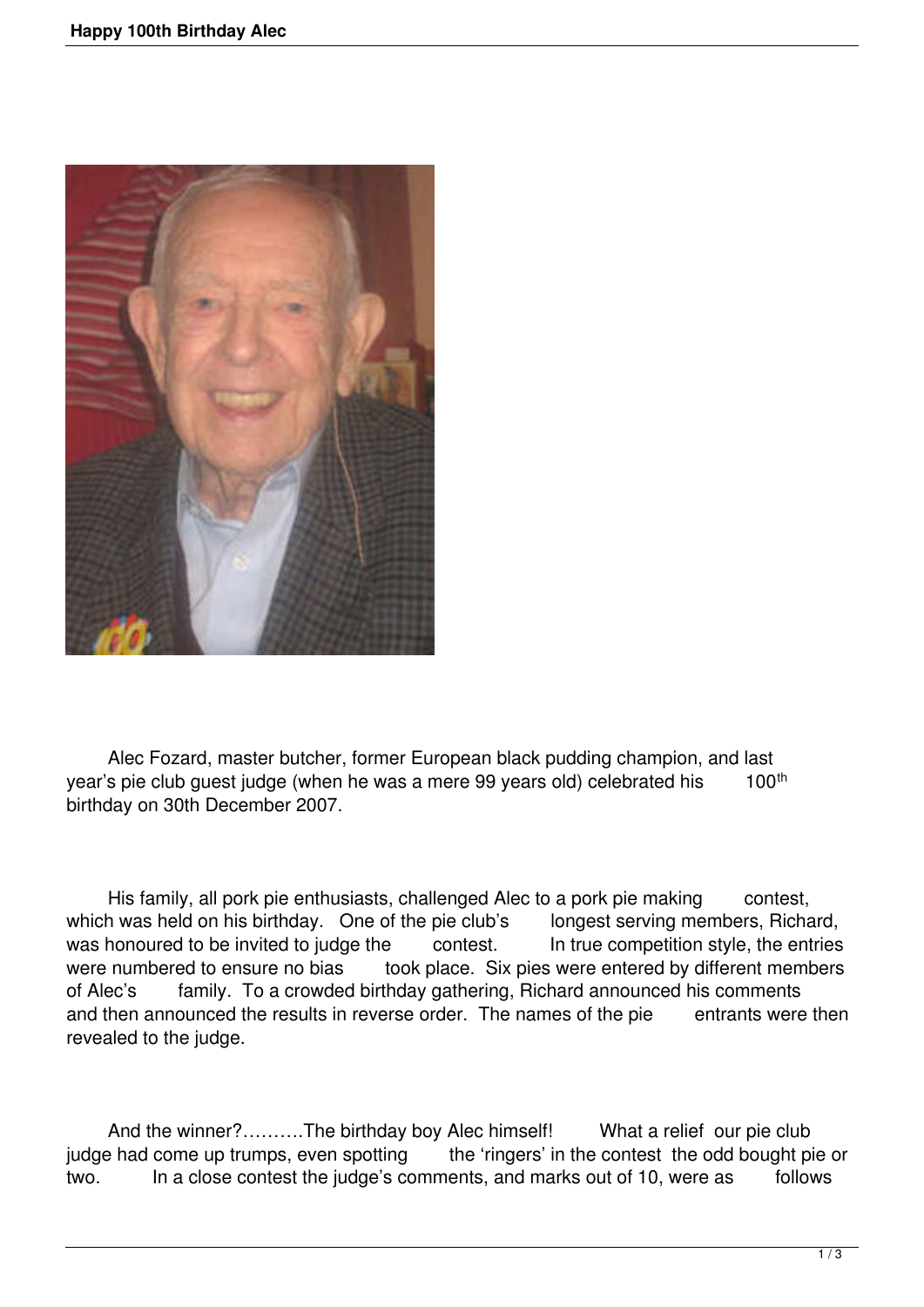Pie number 1 " Nice jelly, attractive, course quality meat, thin pastry, needs more spice. 8



Pie number 2 " Very attractive pie, well filled, course meat, nice jelly, needs more spice" 8.25

Pie number 3 "Looks and tastes like a commercial pie. Spammy meat. Nice glaze" 6

Pie number 4 " Lovely meat, but a few visible bits of fat, Very nice pastry. Could do more spice/pepper, and glaze to improve appearance" 8.5 with more spice/pepper, and glaze to improve

Pie number 5 "Hand raised, nicely filled, but pastry too dry, it's like eating a cream cracker. Pastry would go better with custard!" 6